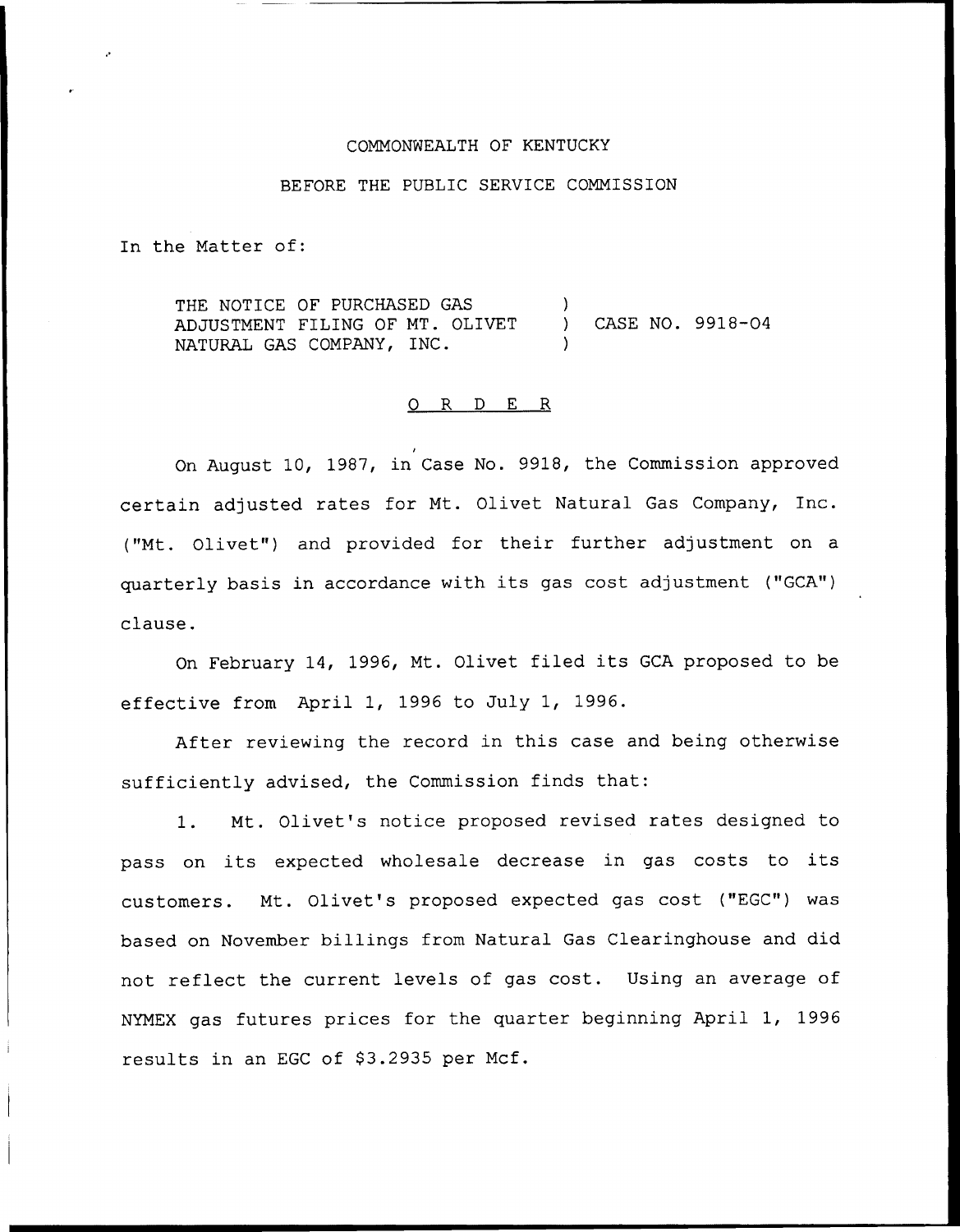2. Mt. Olivet has current supplier refunds of \$4,039 to return to its customers. The current refund adjustment is 9.32 cents per Mcf. The total refund adjustment of 13.11 cents per Mcf reflects <sup>a</sup> previous quarter adjustment, as well as the current adjustment.

3. The notice set out <sup>a</sup> current quarter actual adjustment ("AA") of (25.11) cents per Mcf to reconcile gas cost from October, November, and December 1995. Mt. Olivet did not use the EGCs which were actually in effect for these months in its current AA calculation. Correcting this error yields <sup>a</sup> current AA of 13.07 cents per Mcf. The total AA of (86.65) cents per Mcf reflects the current under-collection as well as under- and over-collections from previous quarters, and corrects for an error in which Mt. Olivet used incorrect previous quarter adjustments (\$.0041 and  $$.0820$  instead of  $$.0113$  and  $$.0820$ , respectively.)

4. These adjustments produce <sup>a</sup> gas cost recovery rate of 92.2959 per Mcf, 52.40 cents per Mcf less than the prior rate.

5. The rate adjustments in the Appendix to this Order are fair, just, and reasonable, in the public interest, and should be approved with gas supplied on and after April 1, 1996.

IT IS THEREFORE ORDERED that:

1. The rates proposed by Mt. Olivet be and they hereby are denied.

 $-2-$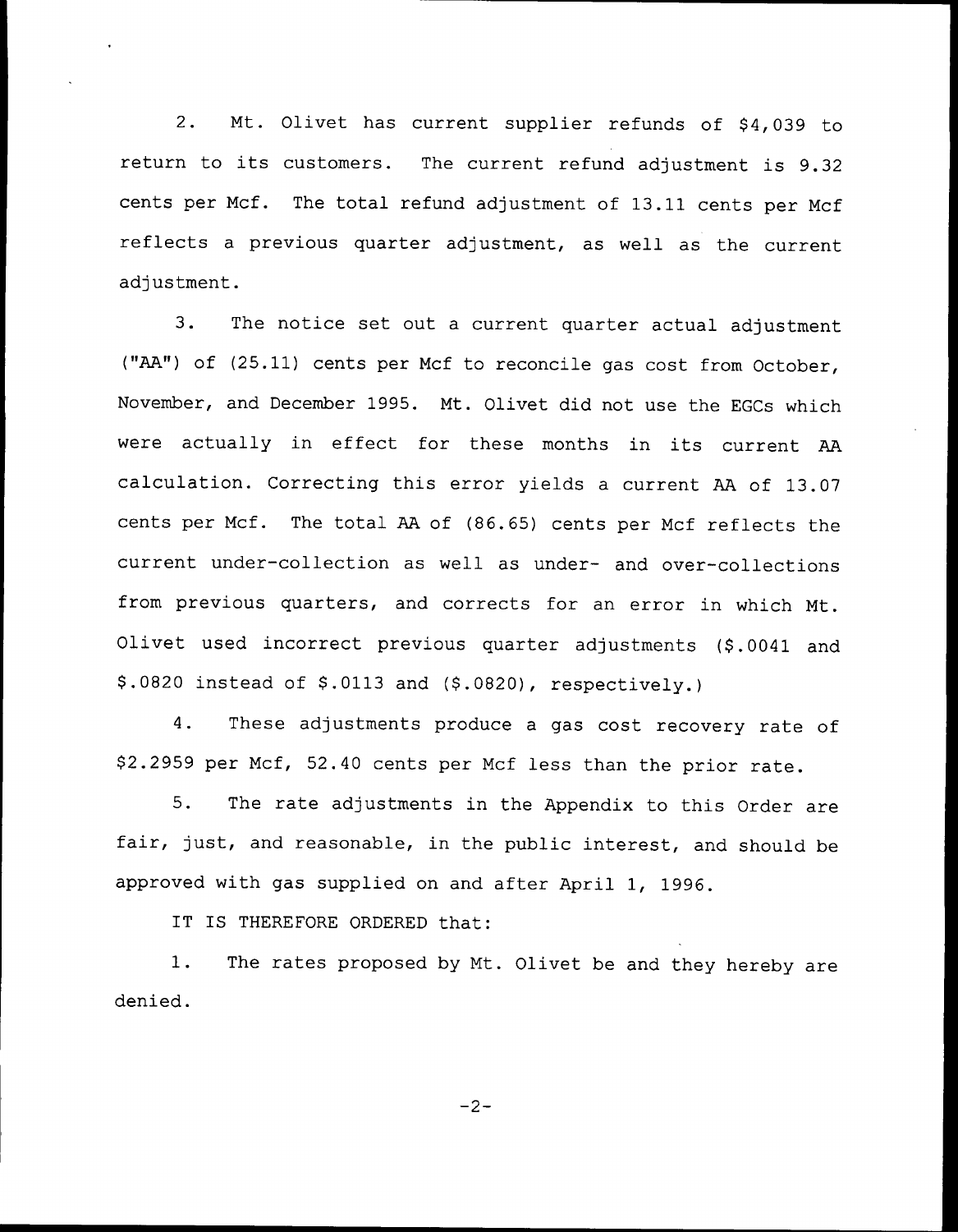2. The rates in the Appendix to this Order are fair, just, and reasonable, and are effective for gas supplied on and after April 1, 1996.

3. Within <sup>30</sup> days of the date of this Order, Mt. Olivet shall file with this Commission its revised tariffs setting out the rates authorized in this Order.

Done at Frankfort, Kentucky, this 26th day of March, 1996.

PUBLIC SERVICE COMMISSION

rman

Cháirman

Commissione

ATTEST:

Executi